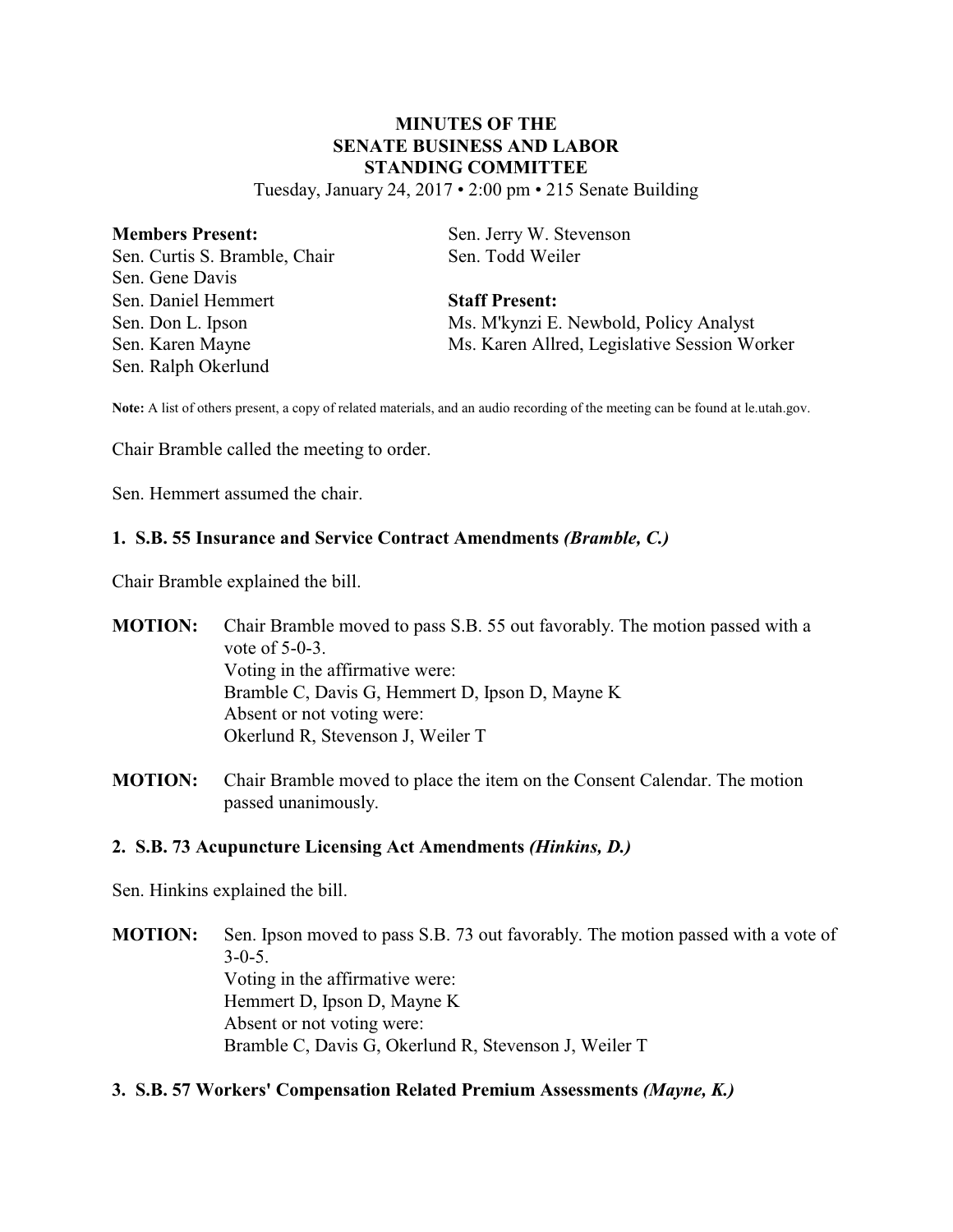Senate Business and Labor Standing Committee January 24, 2017 Page 2

Sen. Karen Mayne explained the bill with the assistance of Jaceson Maughan, Commisioner, Utah Labor Commission.

Dennis Lloyd, General Counsel, Workers Compensation Fund spoke in favor of the bill.

**MOTION:** Sen. Mayne moved to pass S.B. 57 out favorably. The motion passed with a vote  $of 4-0-4.$ Voting in the affirmative were: Hemmert D, Ipson D, Mayne K, Weiler T Absent or not voting were: Bramble C, Davis G, Okerlund R, Stevenson J

## **4. S.B. 62 Workers' Compensation Waivers** *(Mayne, K.)*

Sen. Karen Mayne presented the bill with the assistance of Jaceson Maughan, Commissioner, Utah Labor Commission.

**MOTION:** Sen. Mayne moved to pass S.B. 62 out favorably. The motion passed with a vote of  $4-0-4$ . Voting in the affirmative were: Hemmert D, Ipson D, Mayne K, Weiler T Absent or not voting were: Bramble C, Davis G, Okerlund R, Stevenson J

### **5. S.B. 44 Dental Insurance Amendments** *(Christensen, A.)*

Sen. Christensen explained the bill assisted by Monte Thompson, Director, Utah Dental Association.

Todd Kiser, Utah Insurance Association, spoke to the bill and answered questions from the Committee.

Chet Loftis, Director, PEHP, spoke to the bill.

**MOTION:** Sen. Ipson moved to pass S.B. 44 out favorably. The motion passed with a vote of  $4-0-4.$ Voting in the affirmative were: Hemmert D, Ipson D, Mayne K, Weiler T Absent or not voting were: Bramble C, Davis G, Okerlund R, Stevenson J